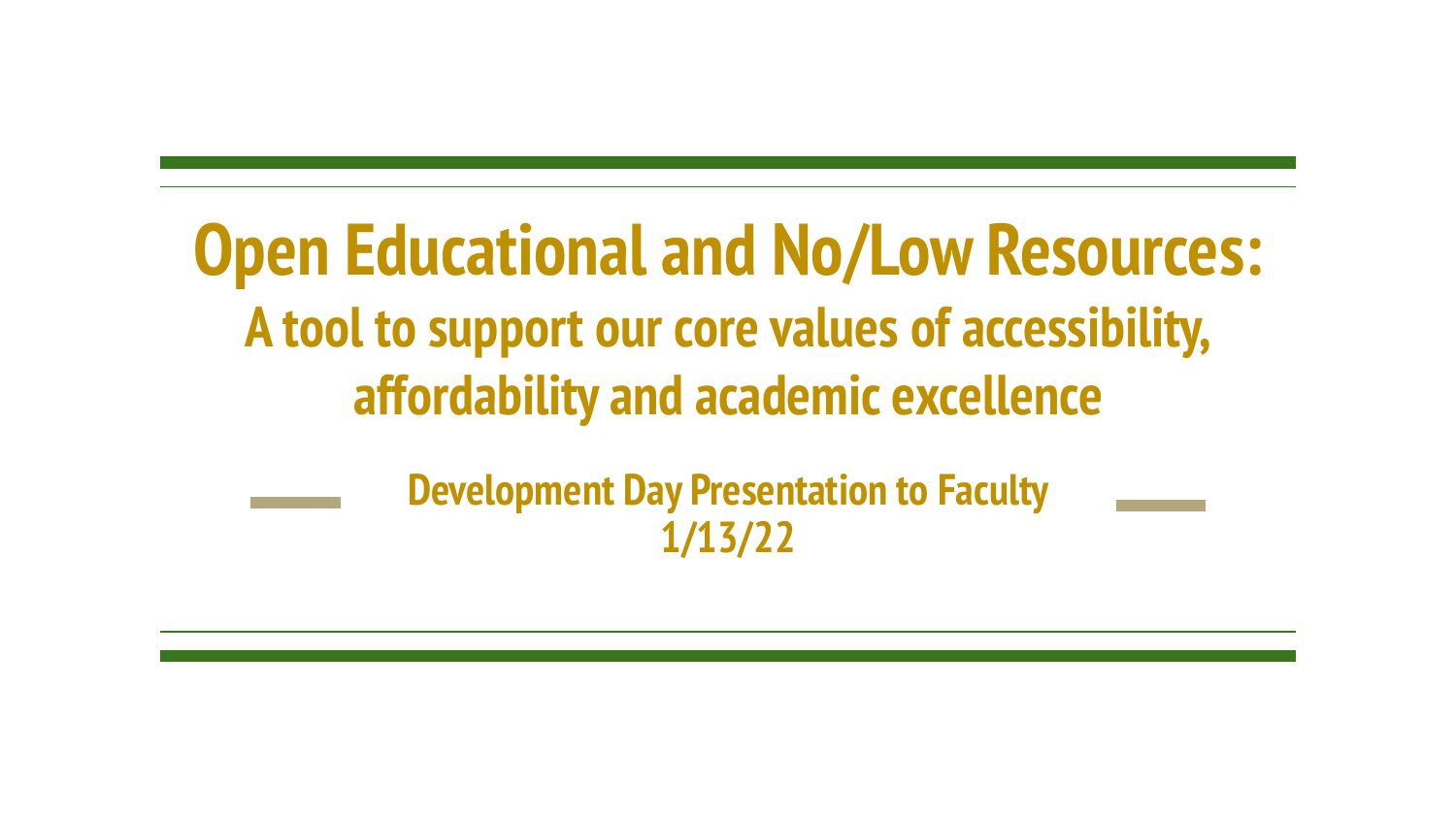## **2021-2022 Open and Affordable Education Committee**

| Laura Baker                                                                 | <b>Ricky Sethi</b>                        |  |
|-----------------------------------------------------------------------------|-------------------------------------------|--|
| <b>Andrew Goodwin</b>                                                       | Denise Simion                             |  |
| Karen Keenan                                                                | <b>Jason Smith (Presenter)</b>            |  |
| Jacalyn Kremer (Presenter)                                                  | Peter Staab                               |  |
| Meagan Martin                                                               | Lori Steckervetz                          |  |
| <b>Denise Sargent</b>                                                       | <b>Connie Strittmatter (Presenter)</b>    |  |
| <b>Invited Students: Kerry McManus, SGA</b><br>president, Marcus Perla, SGA | <b>Invited Presenter: Barbara Cormier</b> |  |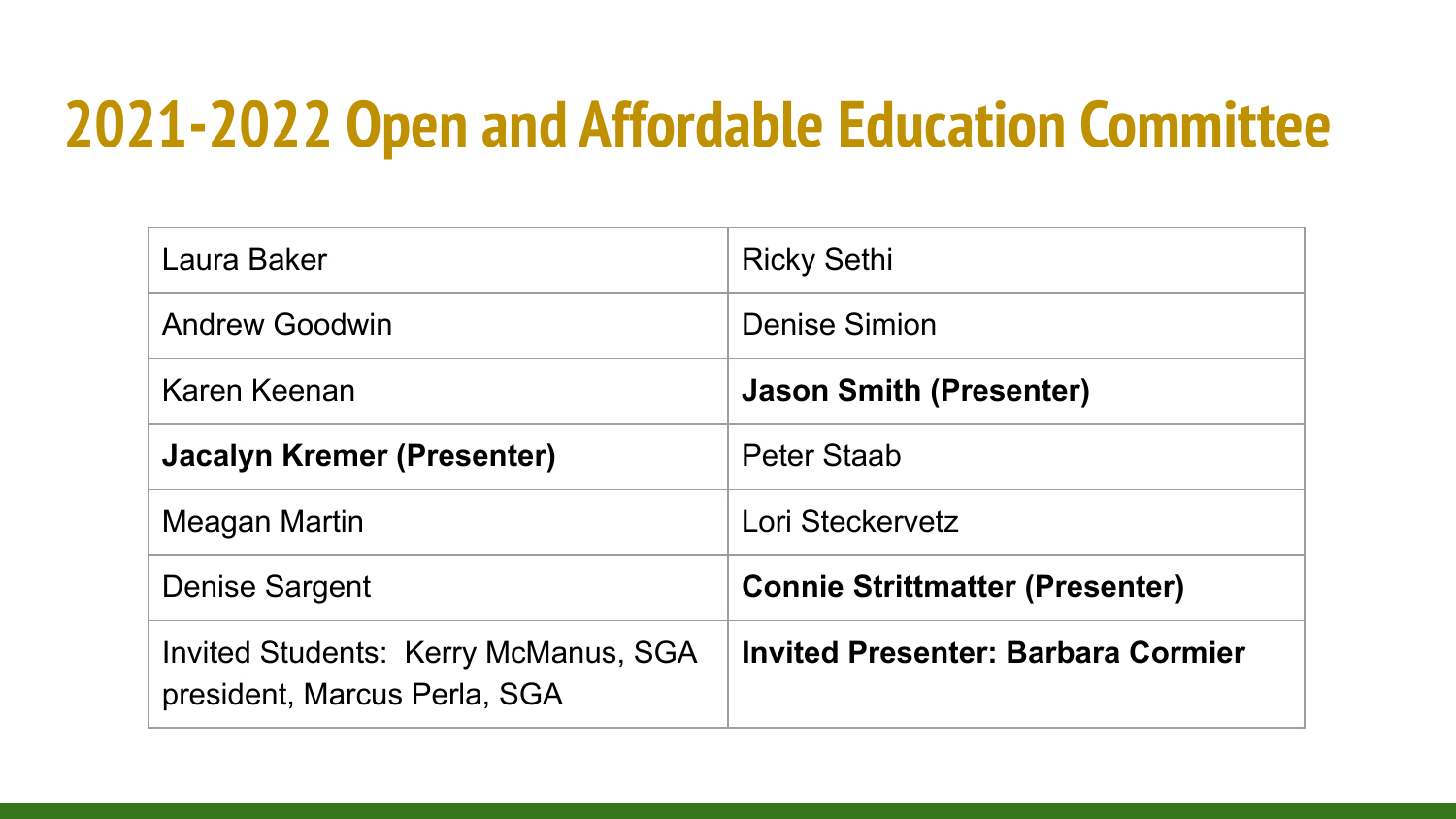## **OER Definition**

Open Educational Resources (OER) are teaching, learning and research materials in any medium – digital or otherwise – that reside in the public domain or have been released under an open license that permits no-cost access, use, adaptation and redistribution by others with no or limited restrictions<sup>[1]</sup>.



[1] Open Educational Resources. Retrieved June 18, 2019, from United Nations Educational, Scientific, and Cultural Organization Web site[:](https://en.unesco.org/themes/building-knowledge-societies/oer) [https://en.unesco.org/themes/building-knowledge-societies/oer.](https://en.unesco.org/themes/building-knowledge-societies/oer)

[2] The 5Rs [defining open content.](http://www.opencontent.org/definition/) Materials created by David The UVII of the Wiley, <u>[CC by 4.0](https://creativecommons.org/licenses/by/4.0/)</u>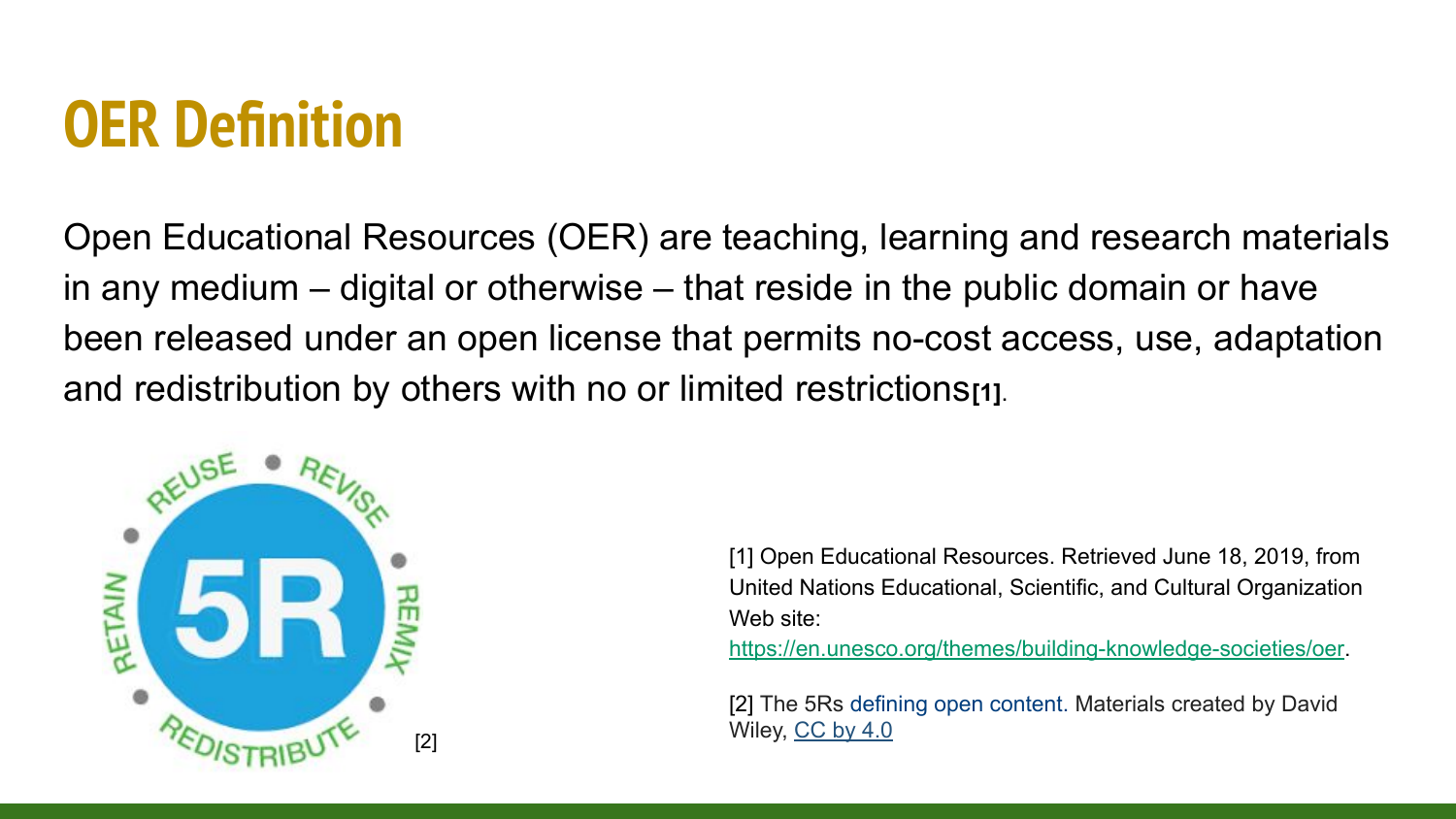## **NO/LOW Resources**

**NO Cost Resources** include OER but also include:

- No Cost: Instructional materials are provided to students at no direct cost
- Library Resources: Unlimited simultaneous user resources from the campus library including ebooks, digital journal articles, streaming films, etc.

**Low-Cost Materials** are instructional materials where the combined cost of the materials is \$50 or less.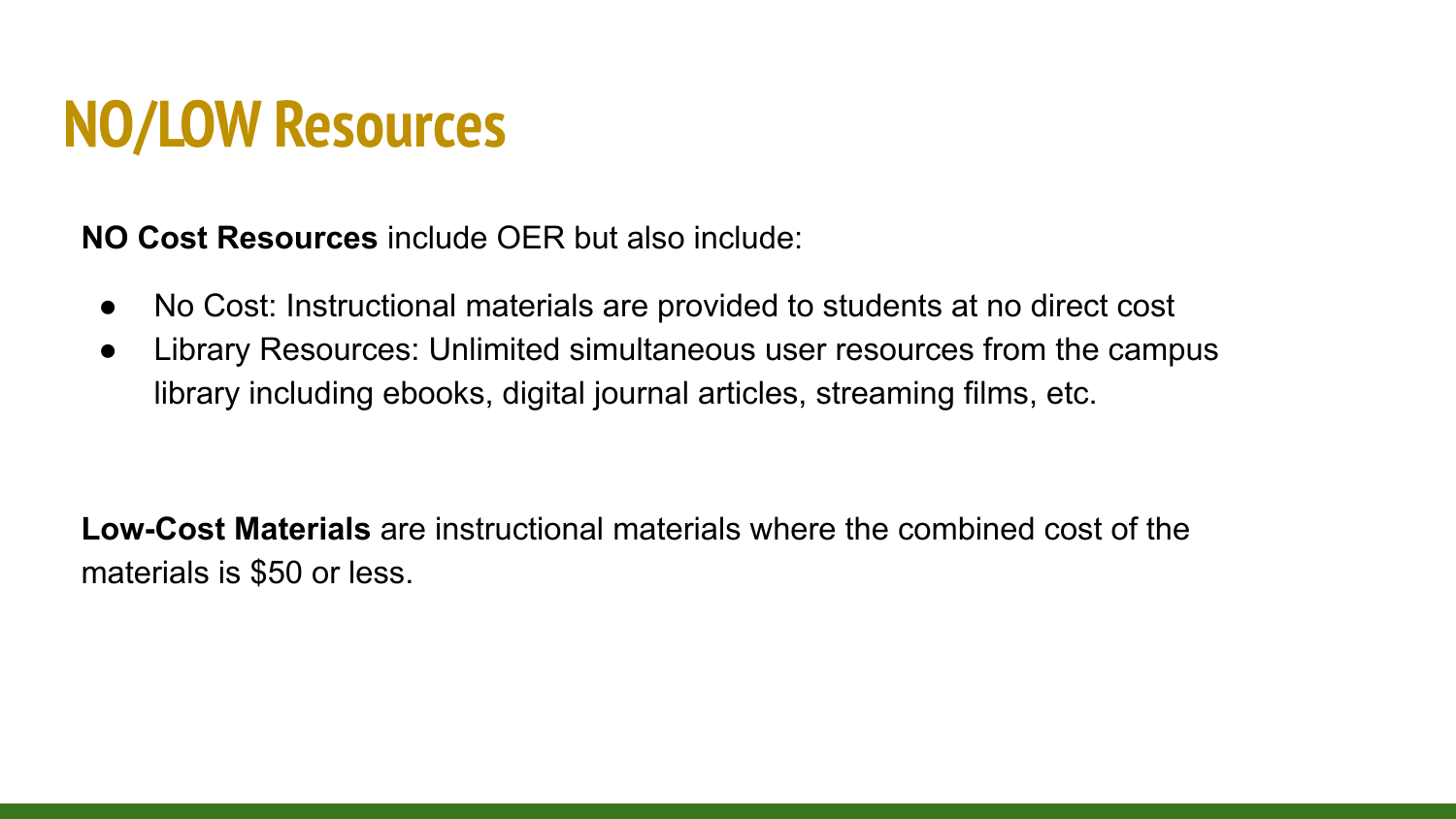# **Student-Ready Campus and OER**

In Fitchburg State's Strategic Plan:

**GOAL TWO:** Become a model student-ready university and narrow the achievement gap

**Desired Outcome:** "Open Education Resources (OER) will be a resource readily available to faculty and students alike." **Metric example:** Percentage UG students utilizing open educational resources (OER).

Fitchburg State Core Values:

**Affordability, Accessibility, and Academic Excellence**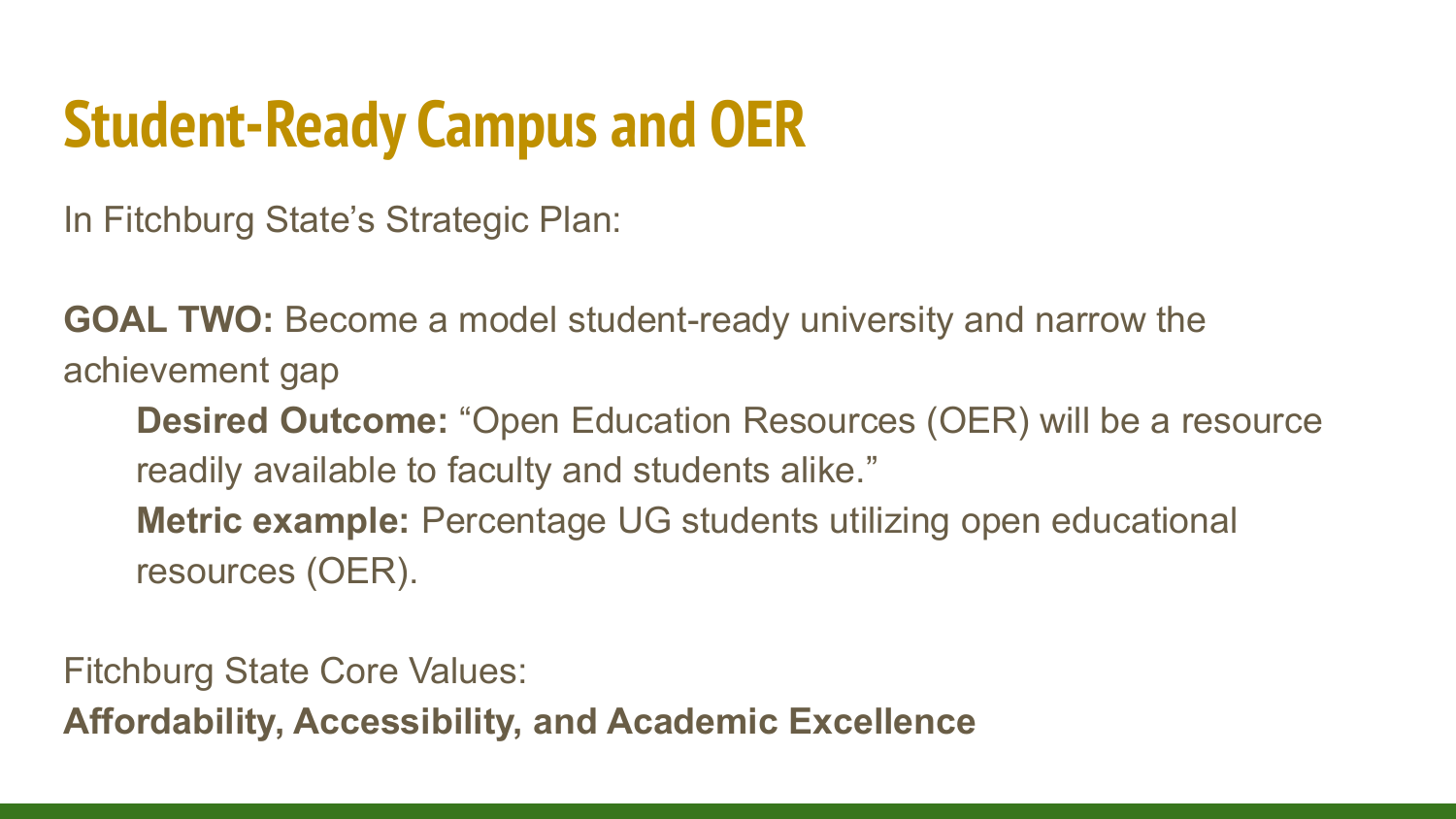# **How Can OER Impact Student Success?**

*"Using the course materials in this class instead of a traditional textbook kept me from withdrawing from the class."*

**30.7% Strongly Agree**

FSU Open & Affordable Education Committee. (2021). *Course material satisfaction student survey* [329]*.*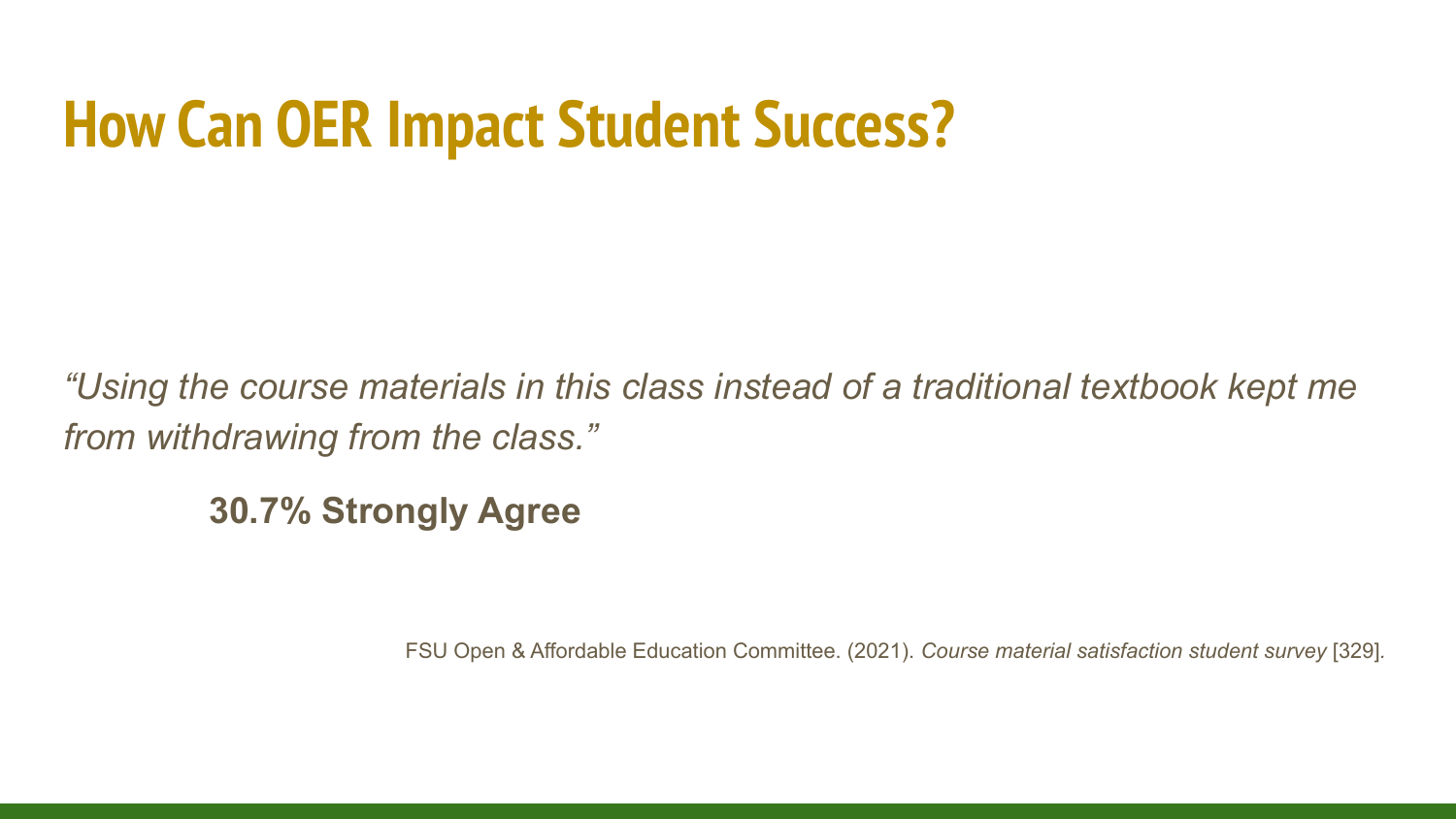# **How Can OER Impact Student Success**

*"Using the course materials in this class instead of a traditional textbook increased my engagement with the course lessons."*

### **46.2% Strong Agree**

*"Using the course materials in this class instead of a traditional textbook increased my participation in the class."*

**31.3% Strongly Agree**

*"Using the course materials in this class instead of a traditional textbook increased my exposure to different ways of learning."*

### **55.3% Strongly Agree**

FSU Open & Affordable Education Committee. (2021). *Course material satisfaction student survey* [329]*.*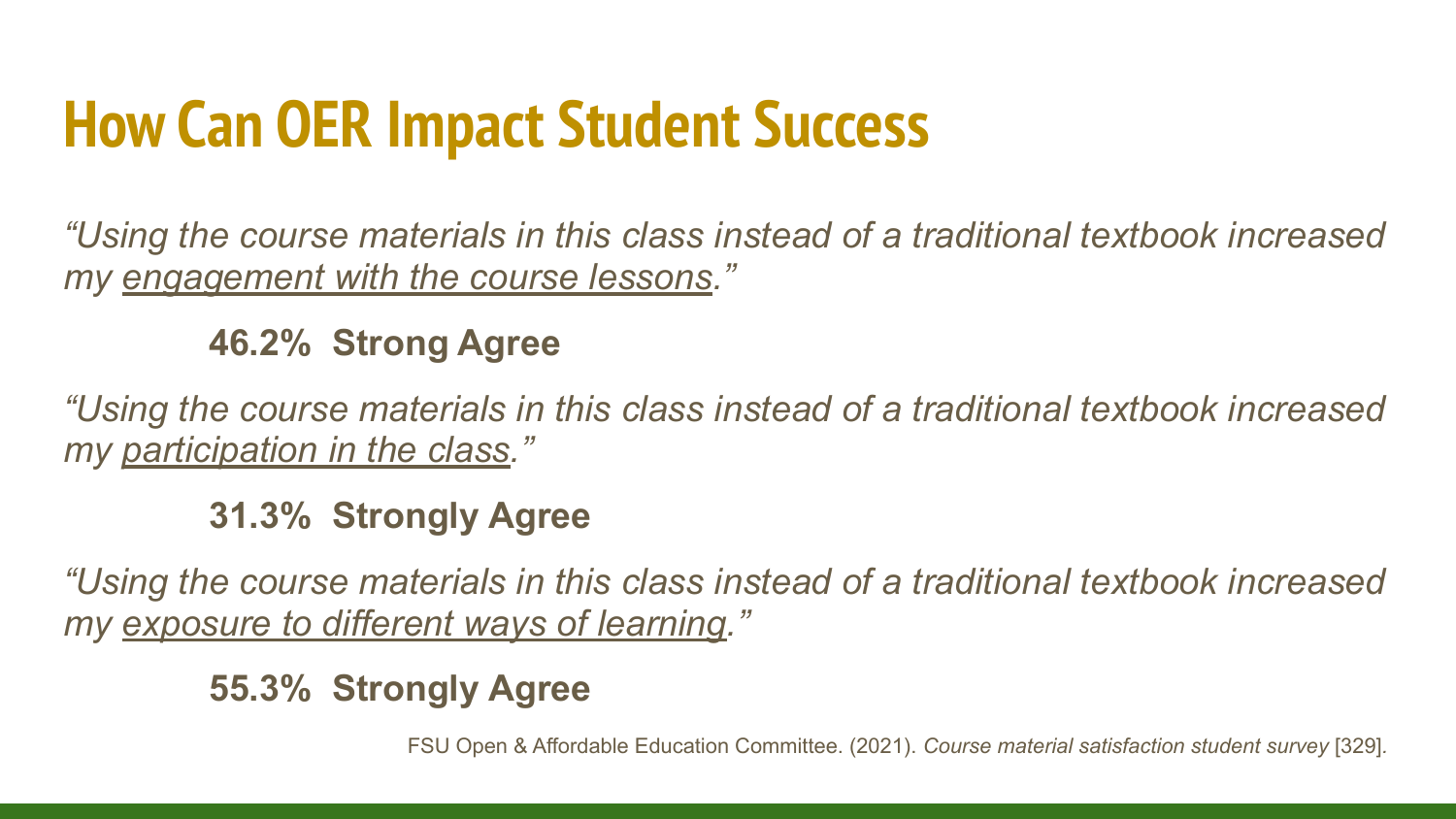# **How Can OER Impact Student Success?**

● \*86% of students spend a few hours to a week searching for affordable course material options.

\*30% of students have taken fewer classes in order to afford textbooks.

\*\*"Allows for more accessibility for students with low income, **and possibly makes it more enticing to attend more classes per semester."**

Allocation of time as a resource.

\*Cengage. (2018). *Today's learner: Student views 2018* [1651].

\*\*FSU Open & Affordable Education Committee. (2021). *Course material satisfaction student survey* [329]*.*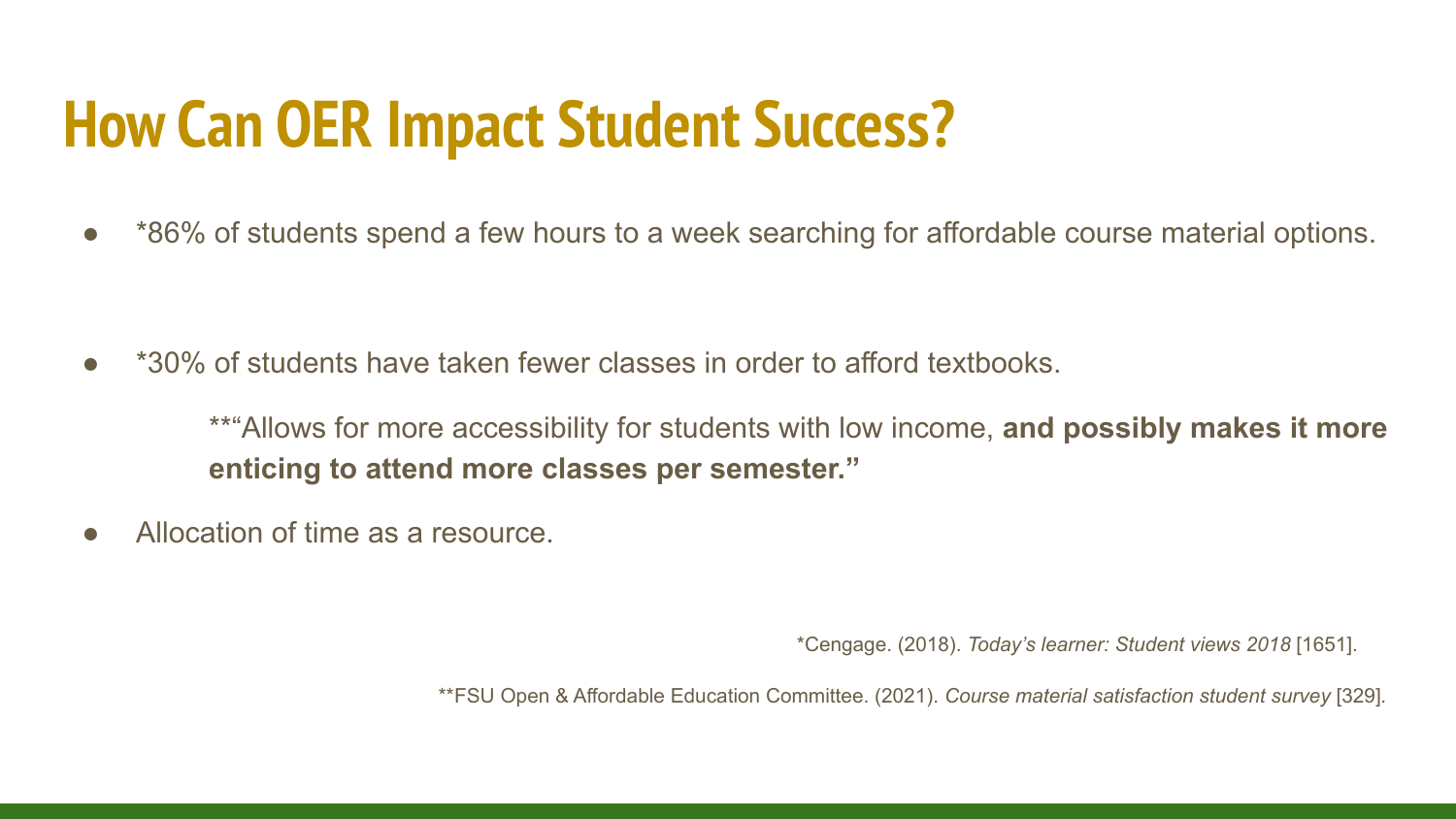# **MA Equity Agenda and OER**

Open and Affordable Education Resources (OER) is one of the strategic initiative projects of the DHE in support of their equity agenda of "achieving equity for under-served, low-income, and first-generation students". The OER project's goals aligned with the Equity Agenda are to:

- 1. Reduce Cost and Increase Affordability
- 2. Increase student persistence and Increase student success.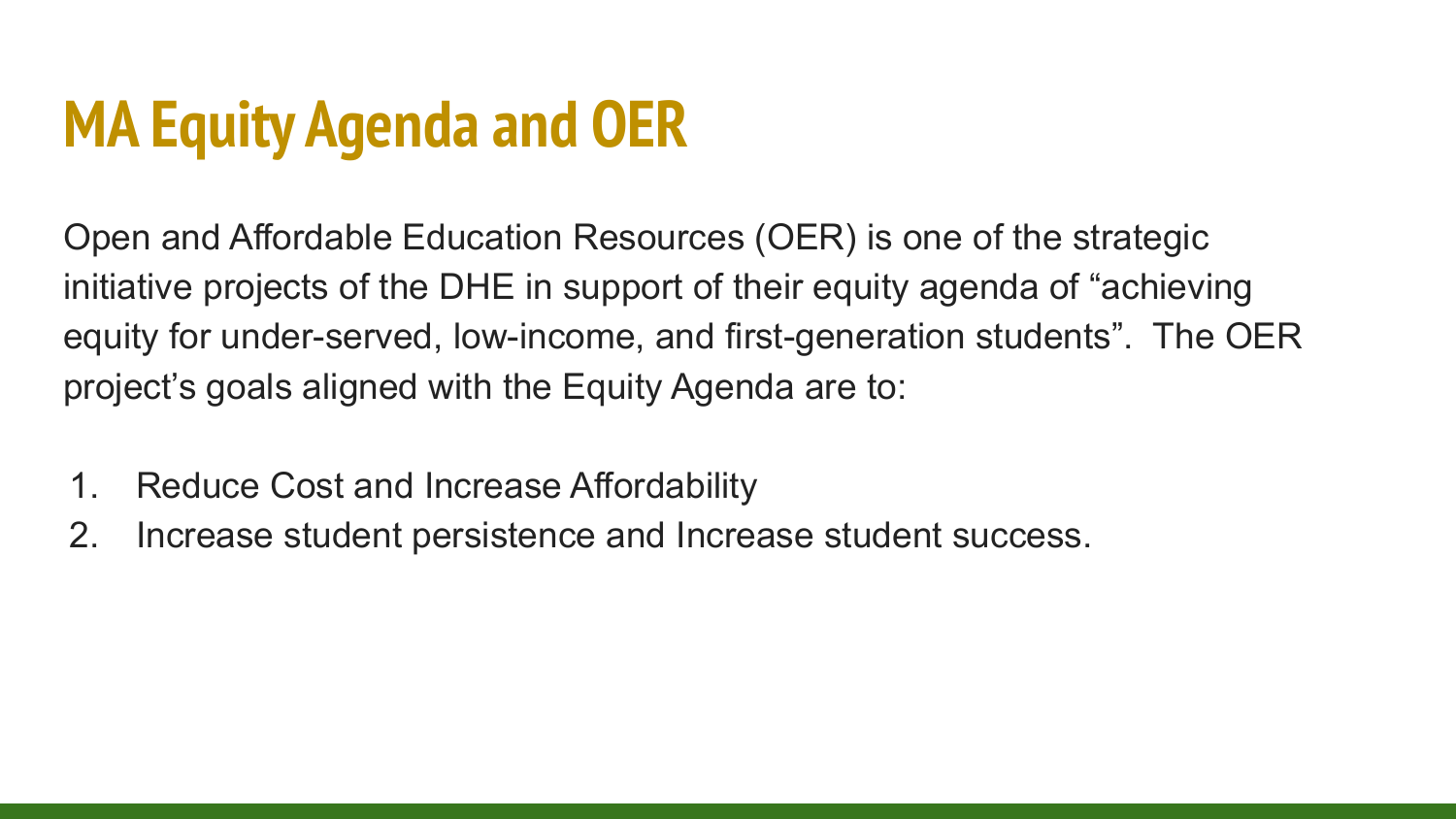# **DHE Requests**

Massachusetts Department of Higher Education

- a. [July 27, 2021 letter from the DHE Board and Commissioner Santiago](https://docs.google.com/document/d/1rg8BOZtv_X2TD_mh1J4cdGwAQ473SzUZ/edit?usp=sharing&ouid=109930971964783552567&rtpof=true&sd=true) requesting course markings: "The Board views providing students information that will enable them to make choices that reduce their cost of attending higher education, provides faculty additional teaching and learning tools, and increases students' likelihood of persistence and completion - especially for our minoritized students - as totally in alignment with our Equity Agenda.
- b. [November 23, 2021 follow-up email](https://docs.google.com/document/d/18LfhyphW0TR5YHyCCoAHJln6Vjlo8G7DX_UX-fCgecQ/edit?usp=sharing) from Pat Marshall, Deputy of DHE, with recommendations for course markings and KPIs "because of the value of increasing the utilization of open educational resources (OER)"

Note: The [Board of Higher Education on October 22, 2019 \(AAC-20-03\)](https://www.mass.edu/bhe/lib/documents/AAC/03_AAC_20_03%20OER%20Report%20and%20Recommendations.pdf) called for support of OER and a course marking system.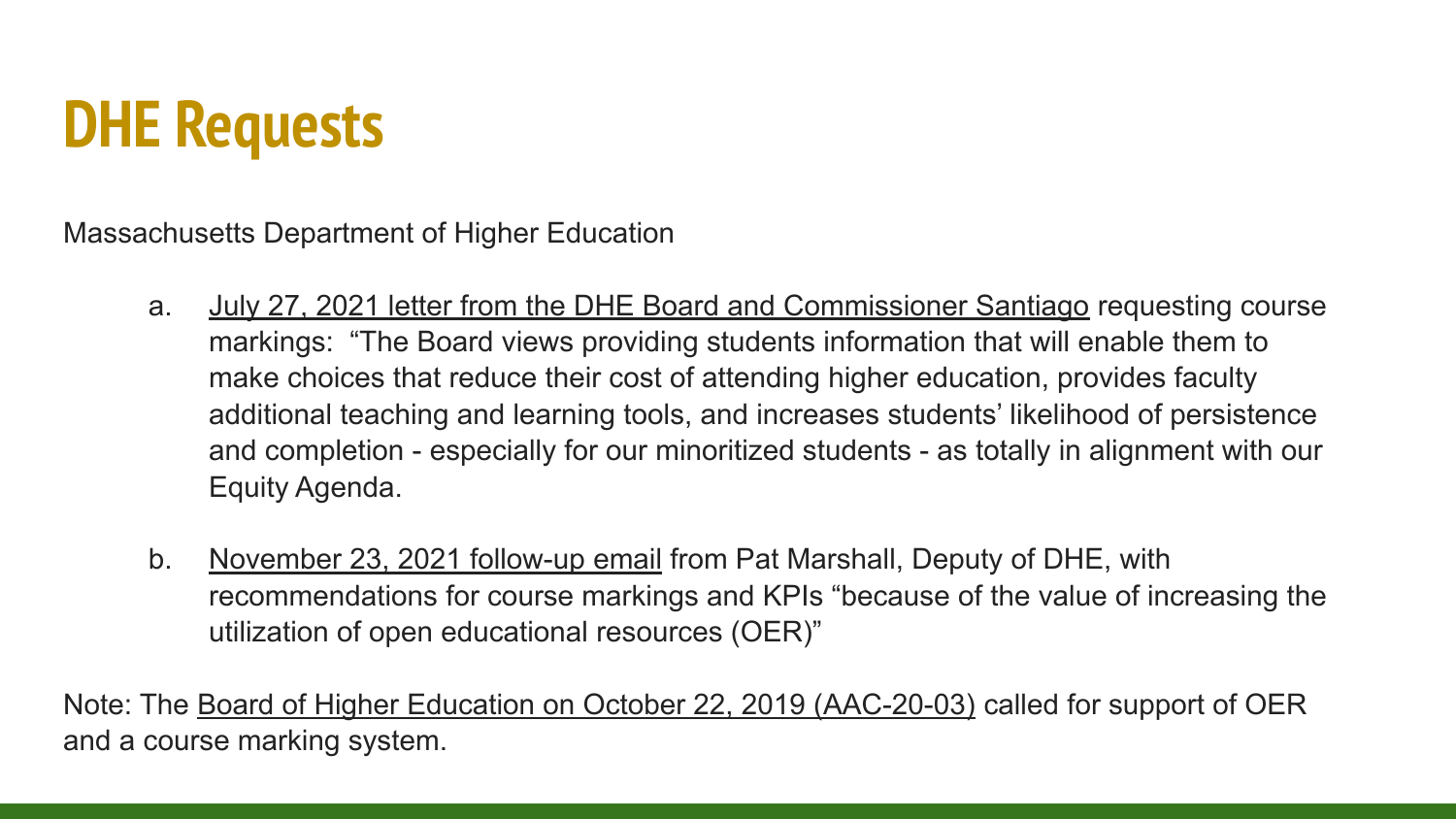# **Why Course Markings?**

Course marking, is an essential component in implementing the Board's Equity Agenda, especially for minoritized students through the widespread adoption of OER, which in turn has the capacity to:

- reduce the costs of course instructional materials (the third highest cost for students after tuition and fees and room and board)
- address issues of inequity
- increase affordability
- improve student learning
- ensure all students have access to learning materials on the first day of class
- improve student success (i.e., persistence and completion) \*

\*[BHE AC 21-15, June 2021](https://www.mass.edu/bhe/lib/documents/AAC/07_AAC%2021-15%20OER%20Motion.pdf)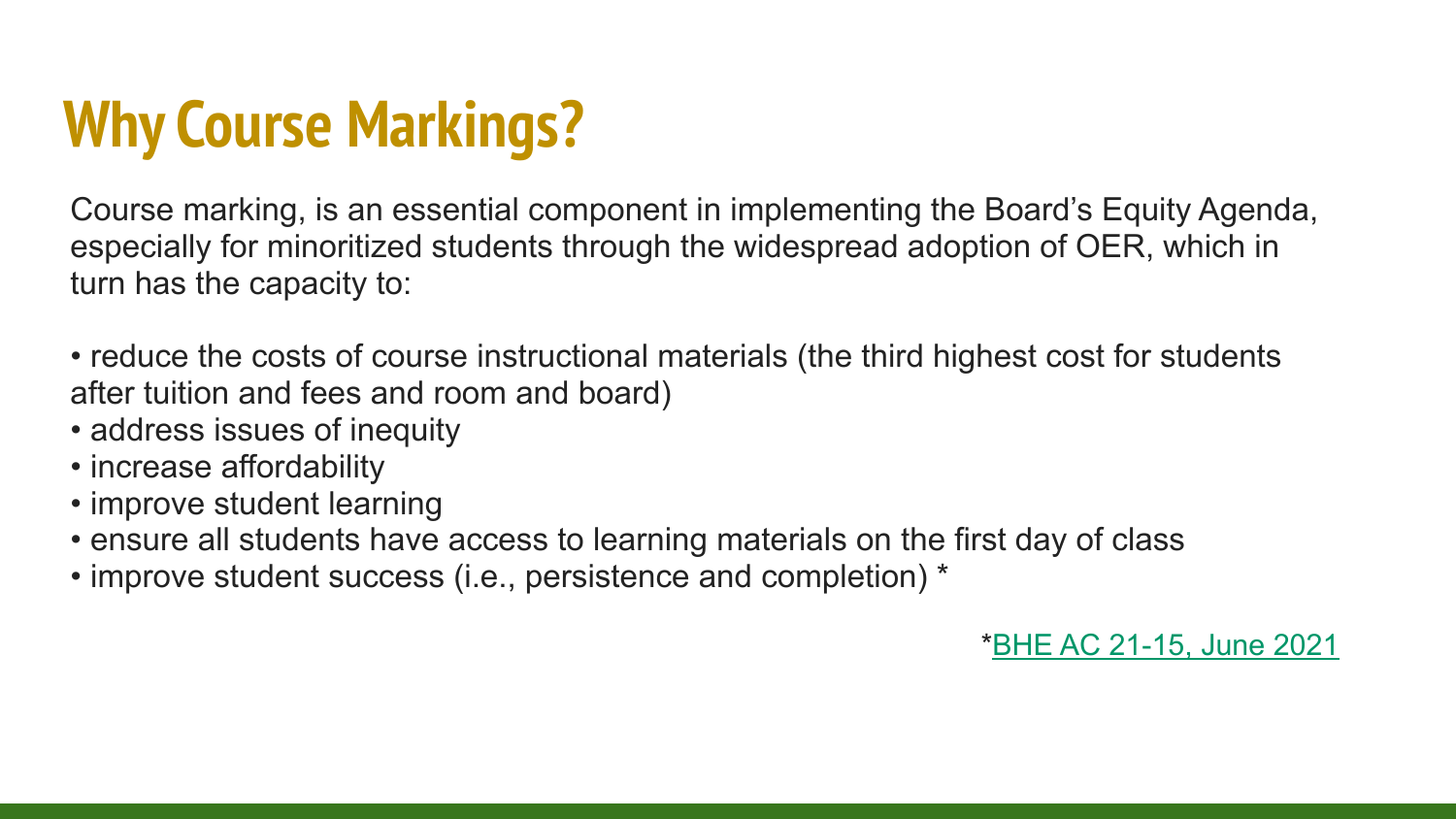# **What are Course Markings?**

- a. What is course markings?
	- i. the process of assigning specific, searchable attributes to courses (Ainsworth et. al., 2020)
- b. Details of course markings
	- i. What is no cost (\$0)
	- ii. What is low cost  $( $$50$ )$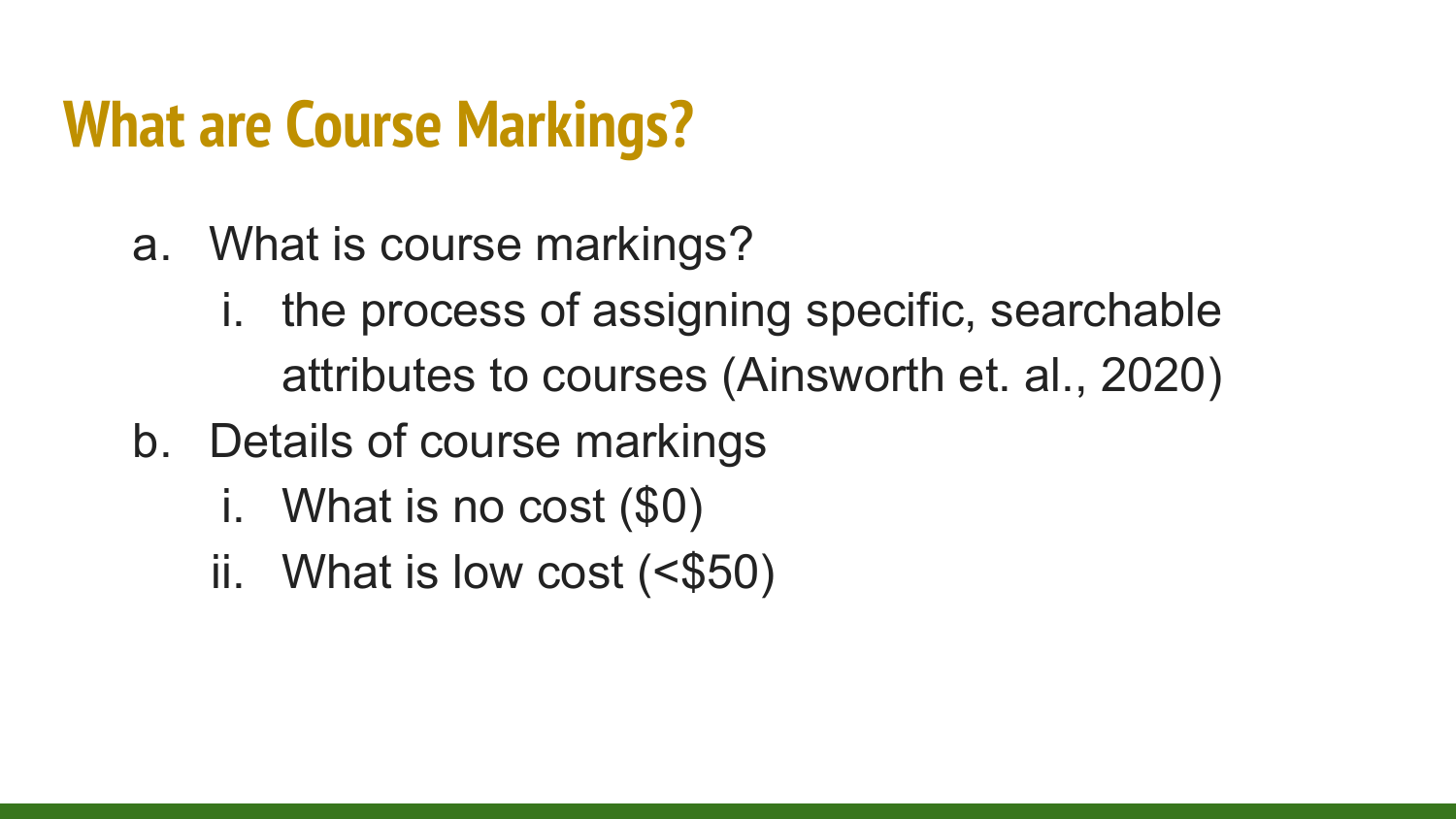# **How Would this Be Accomplished??**

What might the process look like?

- Meet with various stakeholders to gather information on preferences, concerns, ideas
	- Open & Affordable Education Committee
	- Faculty
	- Administration
	- IT
	- Other state registrars
- Based on stakeholder input, a process will be developed that is sustainable and meets the DHE's request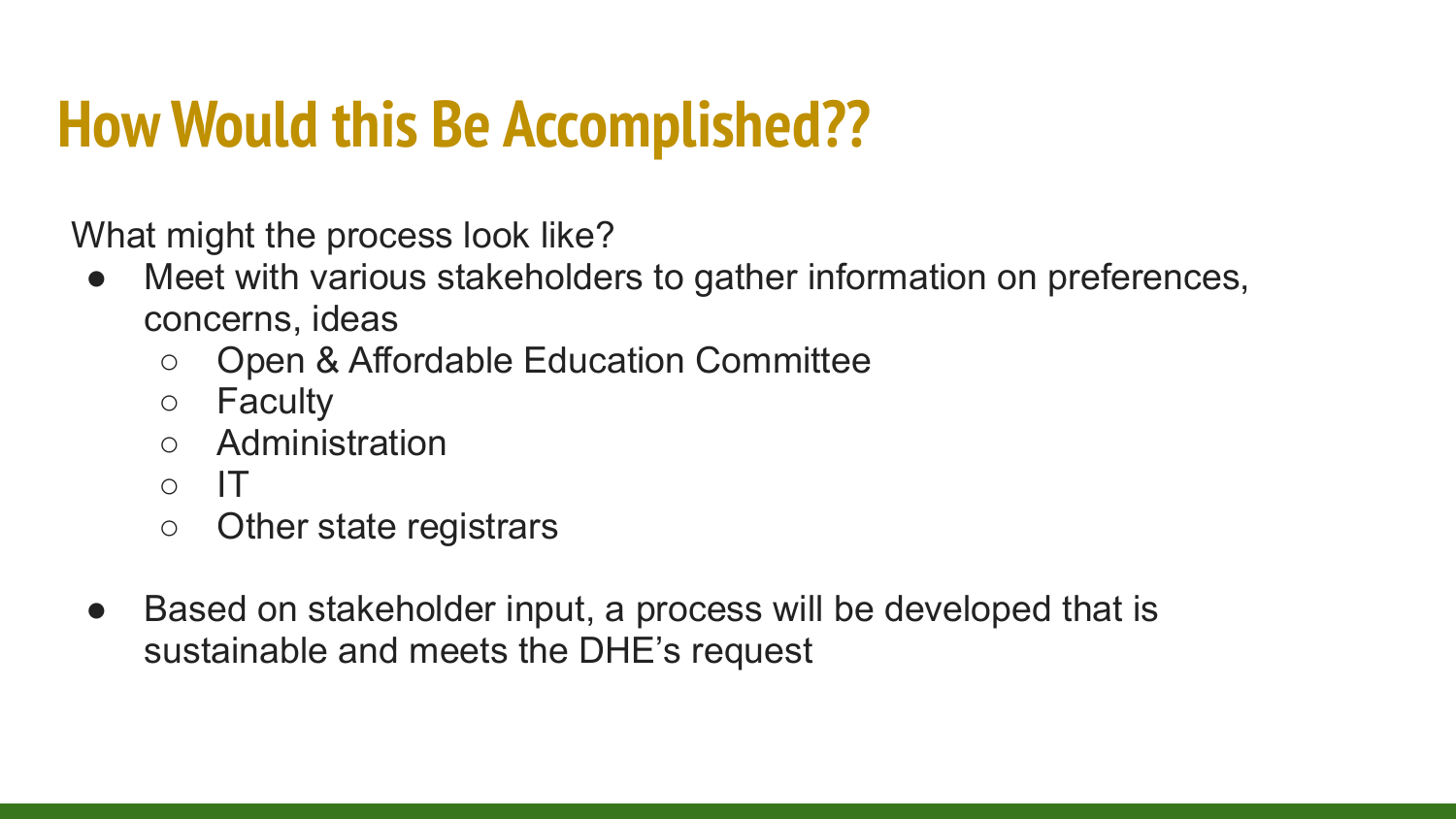# **Progression of OER on our campus: 2018-2019**

- Provost convened OER Working Group to determine viability of OER on our campus
	- Outcomes:
		- Recommendation for creation of the Open and Affordable Education Committee
		- Development of an [Open Educational Resources Guide](https://fitchburgstate.libguides.com/oer)
		- Development Day Presentation with Math Faculty in May 2019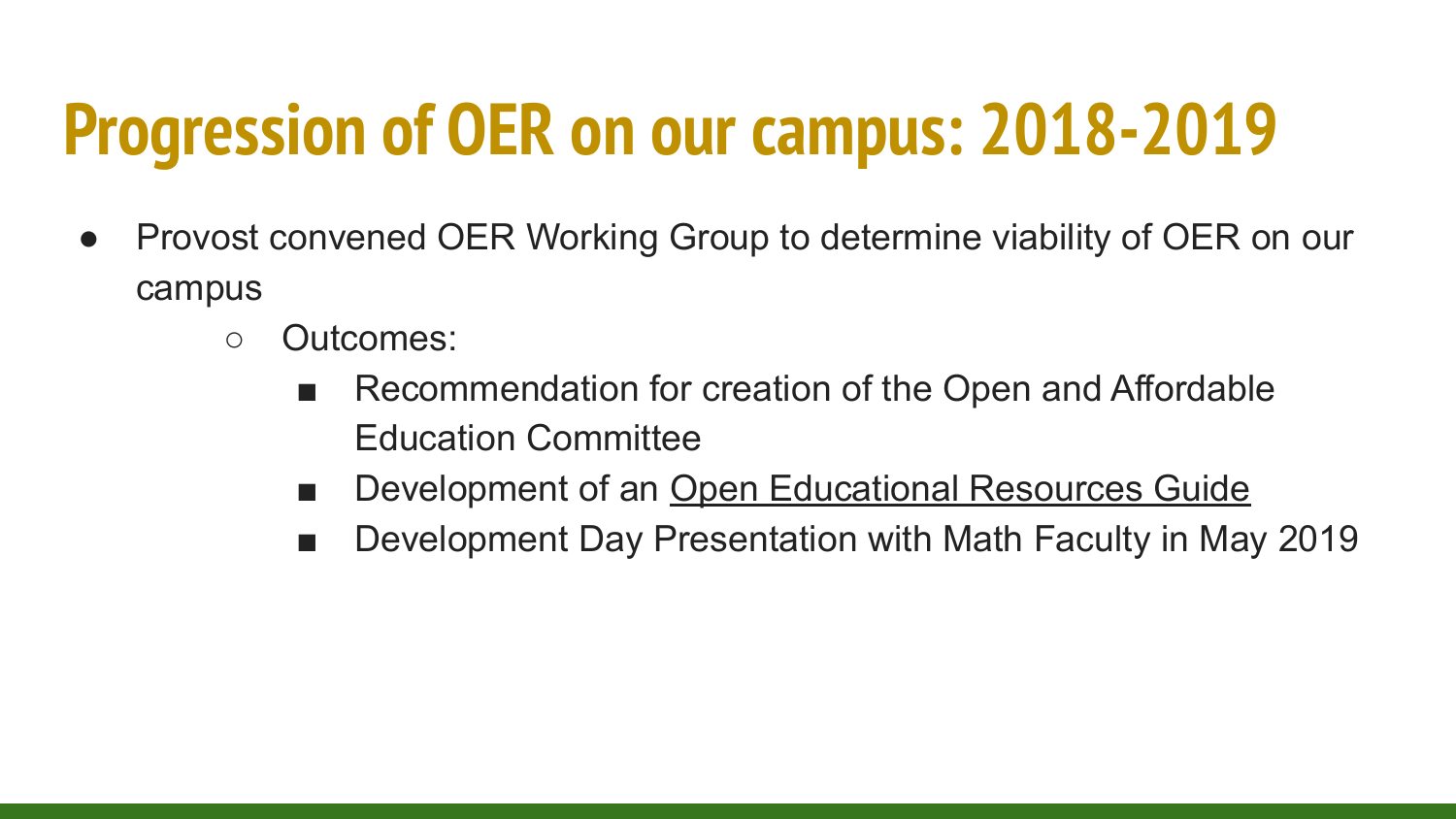# **Progression of OER on our campus: 2019-2020**

- Open & Affordable Education Committee Year 1
	- Outcomes:
		- Open Educational Resources Presentation for FSU and MWCC faculty - co-sponsored with North Central Mass Early College Academy, Center for Teaching & Learning, and Library
		- OER Adoption Grant Pilot Project \$500 stipend
			- Received \$4000 in funding from AA, \$500 from Library and \$500 from SGOCE
			- Received 22 applications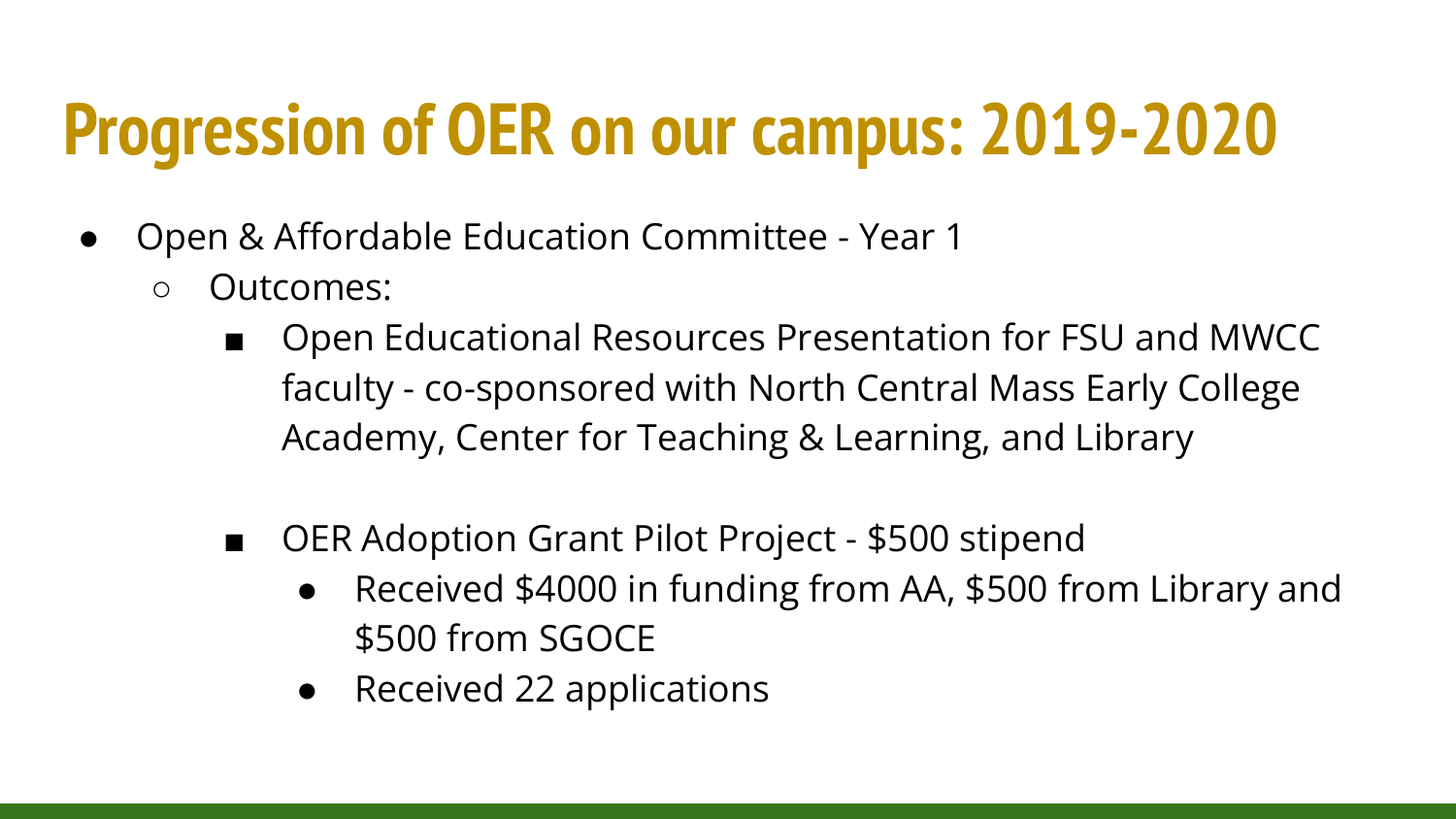# **Progression of OER on our campus: 2020-2021**

#### **FITCHBURG STATE UNIVERSITY** 10 Reasons to Support the Use of Open Education Resources & Pedagogy Decolonizina the Texts Faculty can madify the texts and images of Open Educational Resources to ensure that the course materials are diverse an **Education Justice** inclusive and that multiple The use of Open Educational perspectives ore represented. Resources and pedagogies demonstrates the university's commitments to education justice. **Equity & Access** Open Educational Resource provides equity and accessibility for underserved populations. Course Materials on First Day of Class Open Educational Resources which are free and digital, ensure that all students have Reduced access to course materials on **Textbook Costs** the first day of class Open Educational Resources reduce the cost of education fo students by providing textbooks at no cost to the student. Flexibility of **Course Materials** Students can access Open Educational Resources online of choose to print it according to Perpetual their preferences Access Students have access to their course materials after the course ends. Because OER are free and digital, students don't need to choose between purchasing an **Student Ownership** of Course Content expensive textbook or a shortterm rental When faculty involve students in the creation of course materials. students become more invested Facultu and feel ownership of course Engagement content. Creating Open Educational Resources and customizing texts to meet a course's learning outcomes can be intellectualy Shared rewording for faculty. Knowledge Open Educational Resources removes the barrier of pay walls and allows scholars to easily build off of one another's work which results in expedited research and discovery. **OIN THE OPEN EDUCATION MOVEMENT**

Open and Affordable Education Committee - Year 2

- Received \$25,000 from the Davis Foundation Presidential Grant Program
	- With the funds we were able to do the following:
		- Fund the remaining 12 OER adoption grant applications from Pilot Project I
		- Award \$2000 grant to 3 faculty to create original course materials
		- Convene an OER Community of Practice with 17 faculty participated
		- Created an **Accessibility Toolkit** for Open Educational Materials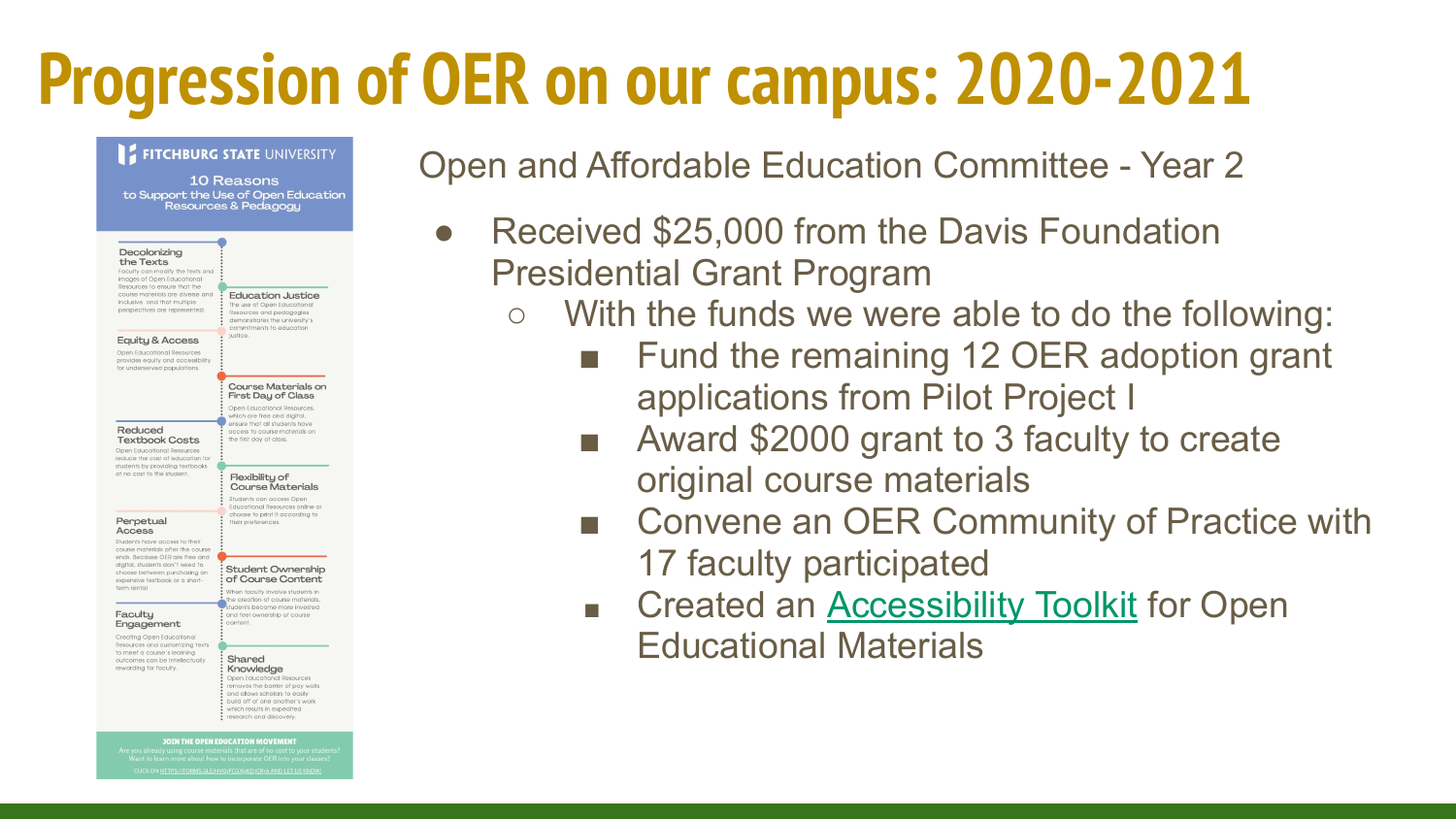# **Progression of OER on our campus: 2020-2021**

- **Promotion Efforts** 
	- Partnered with MASSPIRG & SGA for [#TEXTBOOKBROKE: A](https://fitchburgstate.libguides.com/oer/presentations) [Discussion on OERs as a Solution to the Cost of Textbooks](https://fitchburgstate.libguides.com/oer/presentations) program in Fall 2020
	- [OER Stories](https://fitchburgstate.libguides.com/oer/Stories) highlights faculty stories about how they got involved with Open Educational Resources

- Received \$20,000 from University Strategic Funding Request
	- With the funds we were able to fund 12 faculty teaching 16 courses who were adopting, adapting, or creating no cost course materials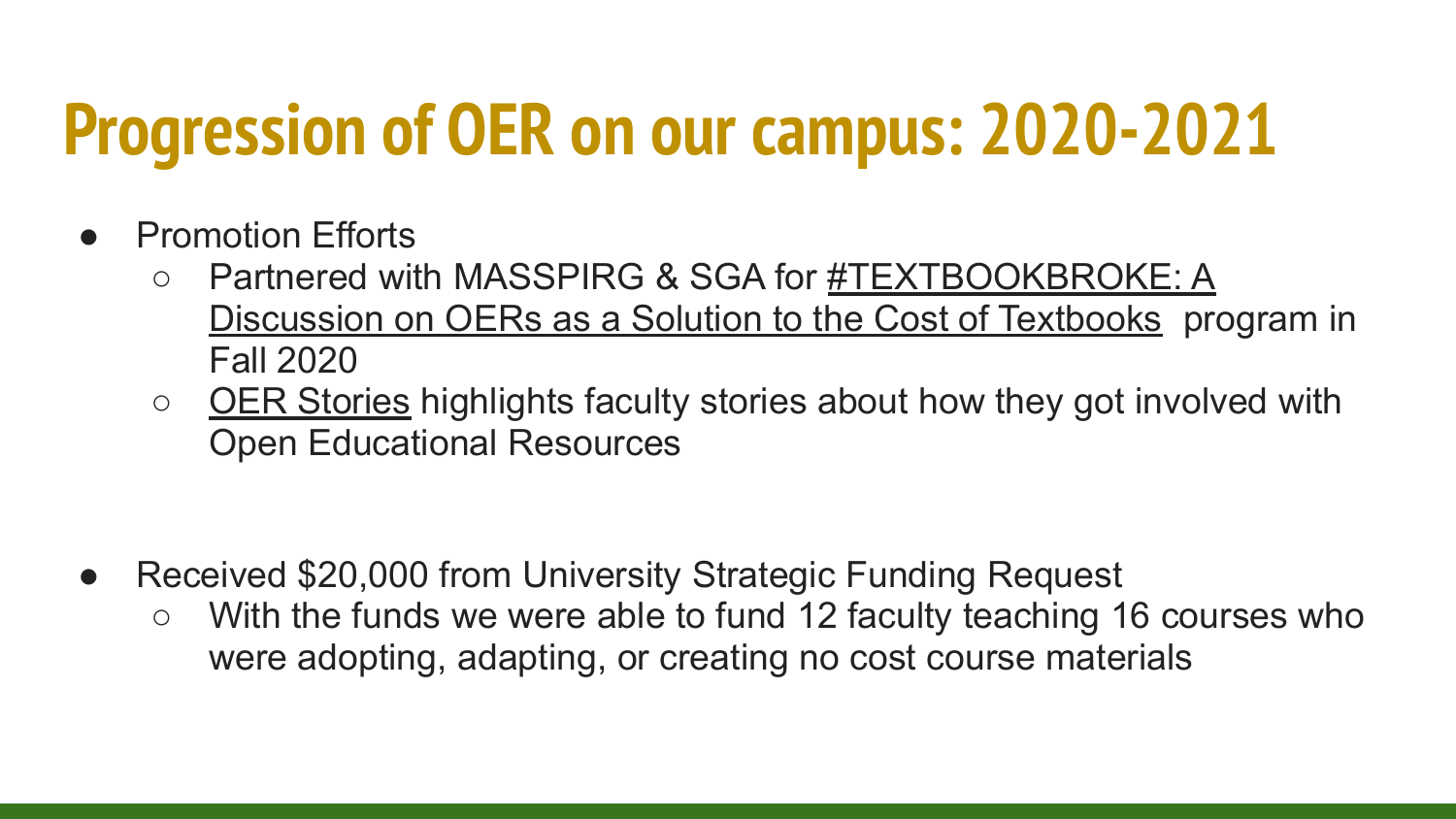# **Progression of OER on our campus: 2021-2022**

Open & Affordable Education Committee - Year 3

- Additional call for adoption grants 3 faculty were awarded grants to adopt No/Low course materials in Spring 2022.
- Data collection practices for MA Statewide OER Key Performance Indicators
- Exploration of course markings in the seats list
- Continued promotion and education of OER on campus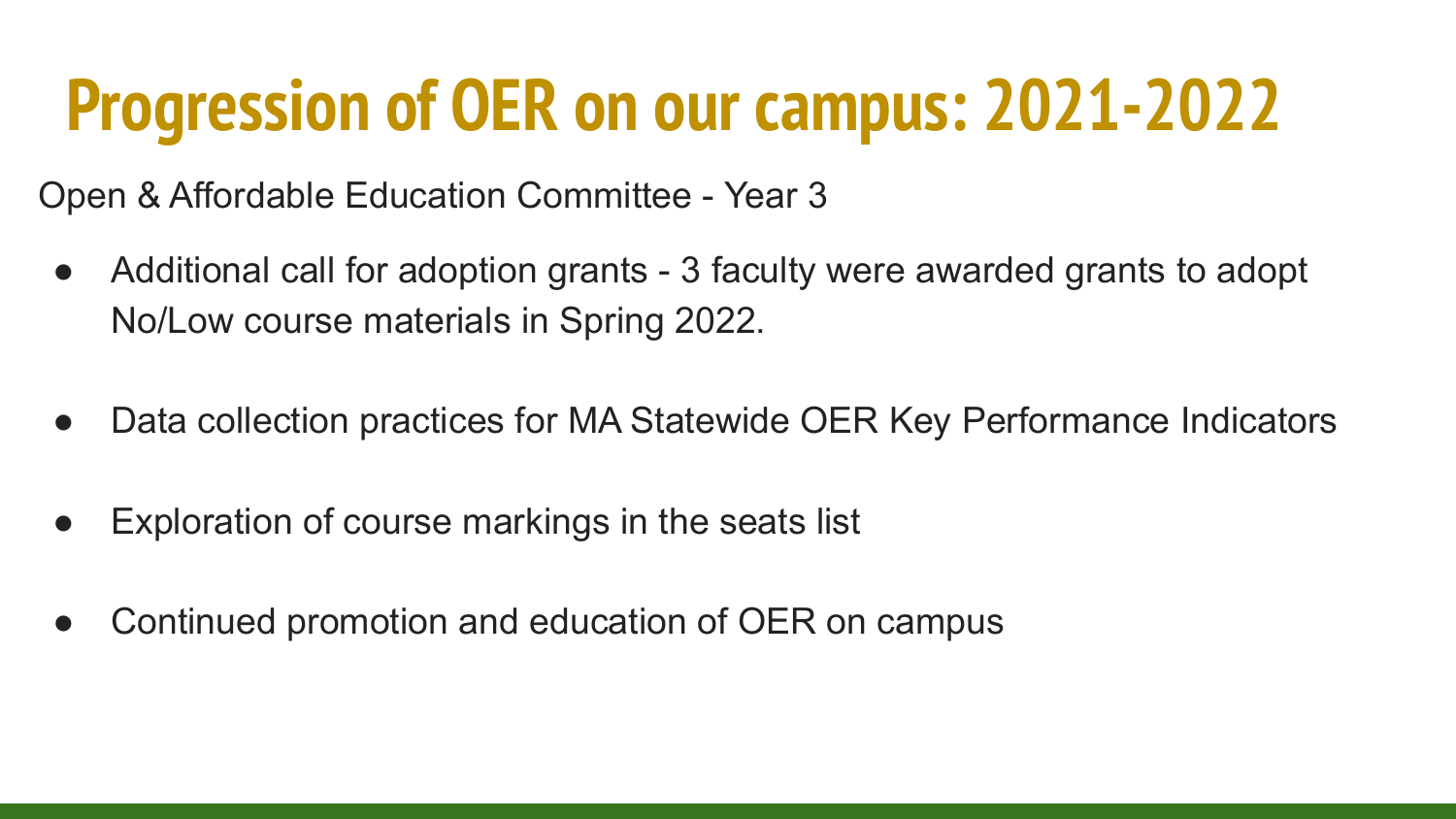### **Remixing Open Textbooks through an Equity Lens (ROTEL)**: Culturally Relevant Open Textbooks for High Enrollment General Ed Courses and Career and Professional Courses at 6 Public MA Colleges

**Purpose:** The ROTEL program provides stipends for faculty to remix and/or develop accessible, intentionally inclusive open textbooks and other OER that reflect students' local and lived experiences to improve student learning outcomes. The goal is to have 72 textbooks created by the 6 schools at the end of 3 years.

| <b>Fitchburg State Faculty - Year 1</b>                                                                               |                                                                                     |  |
|-----------------------------------------------------------------------------------------------------------------------|-------------------------------------------------------------------------------------|--|
| Amy McGlothlin and Jennifer Bill- Art of Music,   Rachael Norton and Peter Staab-Applied<br><b>Music Appreciation</b> | Statistics problem sets                                                             |  |
| Michael Hove- Biological Psychology                                                                                   | Collin Syfert- Introduction to Speech<br><b>Communication &amp; Public Speaking</b> |  |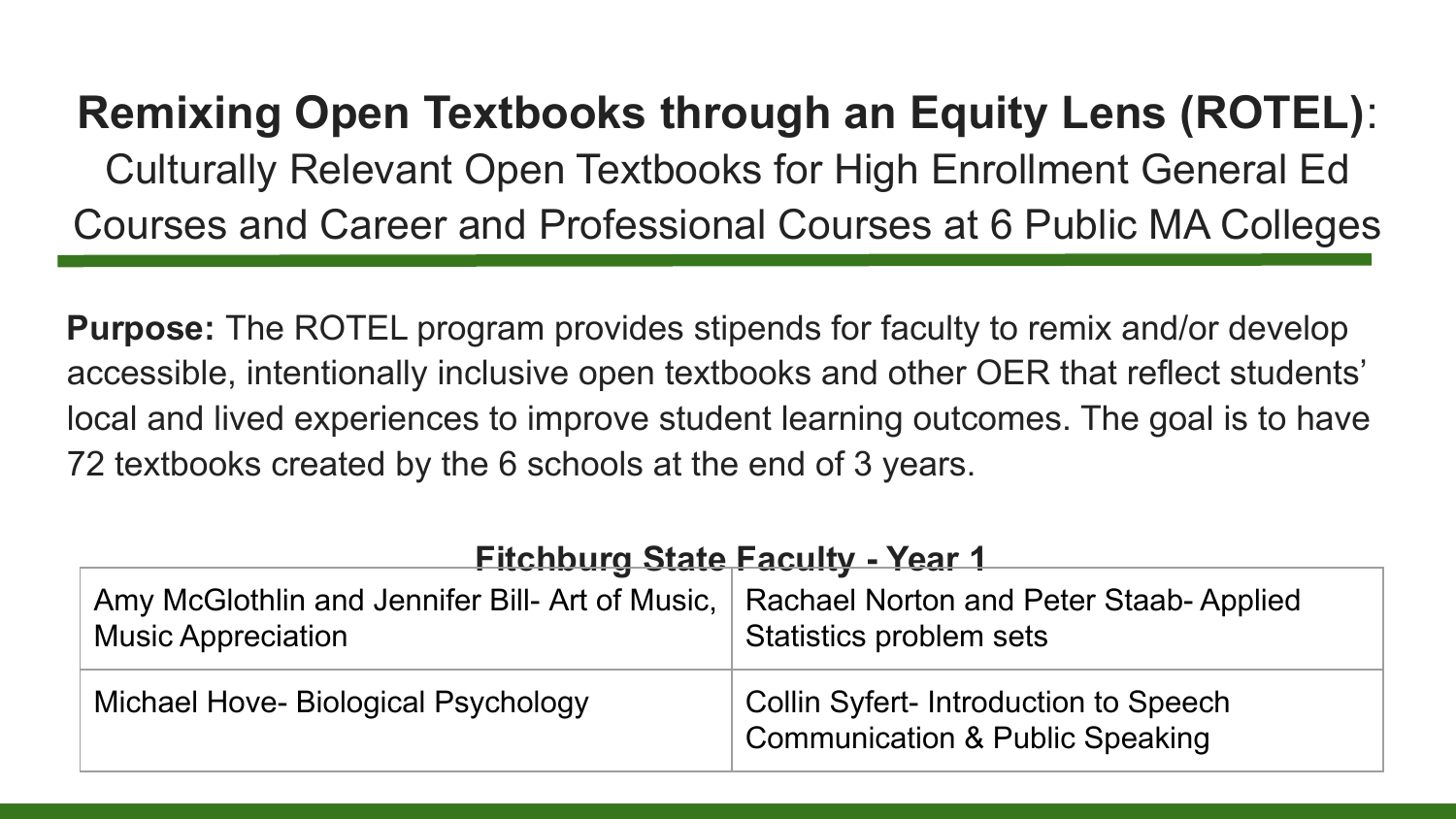#### **FITCHBURG STATE UNIVERSITY MPACT OF OER GRANTS** THE

For every \$1 spent on OER grant stipends, \$6.15 of textbook savings was realized.

#### **SINCE FALL 2020...**

29 faculty across 14 academic departments transitioned **COURSES** their classes from a commercial textbook to OER or library resources.

**SECTIONS** 

| $\cdots$ , $\cdots$ |  |
|---------------------|--|
|                     |  |
|                     |  |
|                     |  |
|                     |  |

**SAVINGS PER STUDENT** 



Students were able to put money that they would have spent on textbooks for one class towards other expenses.

**STUDENTS** benefitted from faculty who adopted OER/ Library resources for course materials.

### \$157.014 **TOTAL TEXTROOK**

By using Open **SAVINGS Educational Resources in** their courses, faculty reduced the amount of money students' spent on course materials.

#### **JOIN THE OPEN EDUCATION MOVEMENT**

Are you already using course materials that are of no cost to your students? Want to learn more about how to incorporate OER into your classes?

#### CLICK ON HTTPS://FORMS.GLE/HVQ<sub>5</sub>FCGXJ3KD<sub>7</sub>CR5A AND LET US KNOW!